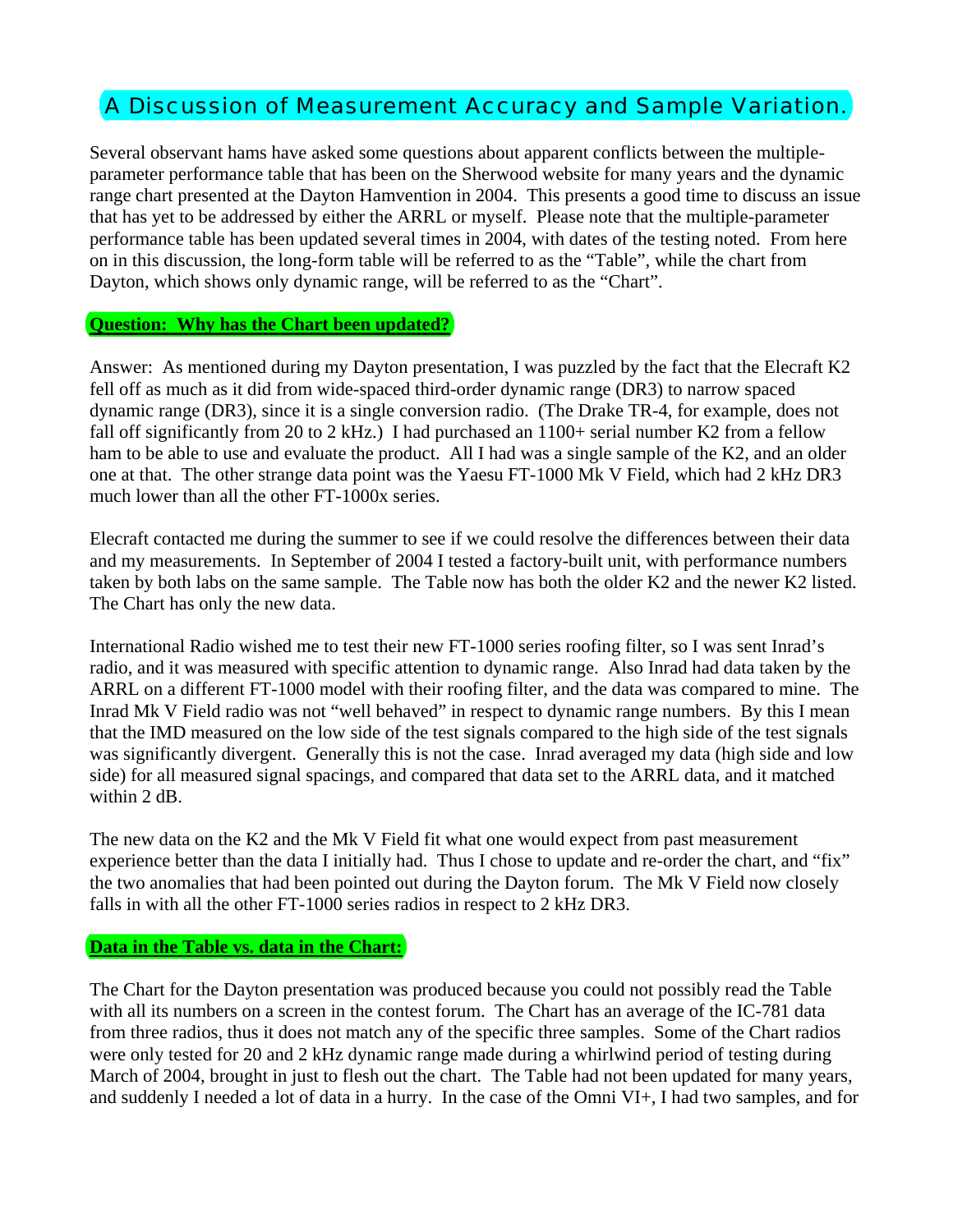some reason one was used for the table and another for the chart. I did not even notice this until it was pointed out by another ham!

The over all purpose of the Chart was to show how a large number of up conversion radios perform, compared to a few classic tube radios, and finally how the Orion and the IC-7800 stacked up as the new kids on the block. Consider the expansive Table more significant when comparing the many parameters of a radio. The Chart was only one slide out of a long Power Point presentation on dynamic range in general. In particular, the Chart showed the progress made by Ten-Tec with a modern design 27 years after I introduced narrow roofing filters to the R-4C in 1977.

## **Sample variation and absolute accuracy:**

 $\overline{a}$ 

The table on the web has had sample data on three different IC-781s for a considerable time. Initially the purpose of testing three different 781s was to see if the pin-diode mod improved dynamic range performance. The data did not confirm any improvement, plus it was interesting to note the data scatter among the three samples. Discussions with Michael Tracey of the ARRL have revealed that hams are at times making rig purchase decisions on the basis of minor differences in a single parameter. Differences between two radios of a few dB in any parameter is within measurement error and sample variation. A measurement as easy to make as noise floor can vary 1 dB depending whether the radio has been on for an hour or all day.

Take my 781 data scatter example on three different rigs. At 20 kHz the DR3 varies from 94 to 98, and the close-in DR3 varies from 72 to 78. Similarly, data taken by the Ten-Tec lab and my lab, or now the Elecraft lab and my lab on the same radio sample has shown good correlation with measurements in agreement within the 1 to 3 dB range, depending on the parameter.

At some point the League will be publishing a paper on their measurement accuracy. For instance, now the League publishes dynamic range (DR3) data to 0.1 dB resolution, which is very questionable in my opinion. Measuring intermod at the noise floor is a difficult to make measurement. Just because a piece of test equipment may resolve a number to a fraction of a dB in this case, does not mean the accuracy is that good.

When measuring noise floor and dynamic range, an RMS analog meter is bouncing around approximately  $+/-1$  dB, while the lab tech is trying to decide where the actual 3 dB peak in signal exists. Also, hysteresis effects have been noted by both myself and Ten-Tec when measuring dynamic range. One can sometimes see differences in IMD whether one is approaching the measurement point with weaker test signals going up in level or with stronger test signals going down in level. In the Ten-Tec Orion case, this may be due to intermod being produced in the 9 MHz roofing crystal filter, and thus the very high close-in dynamic range of this radio may be limited by the roofing filter itself.

In my experience, DR3 at 20 kHz and 5 kHz is one of the more variable numbers from sample to sample. This is because modest variations in the bandwidth of the up conversion roofing filter drastically affects the 20 or 5 kHz measurement. If one up conversion filter is 12 kHz wide, while another is 15 kHz wide, the wider filter will pass more of the test tones than the narrower one, making the measurements differ solely because of the up conversion filter bandwidth variation.

Once the test signals are totally inside the wide roofing filter, however, the IMD is determined by IF gain and mixer overload, rather than the roofing filter. Look at the amazingly consistent close-in data throughout the FT-1000x line.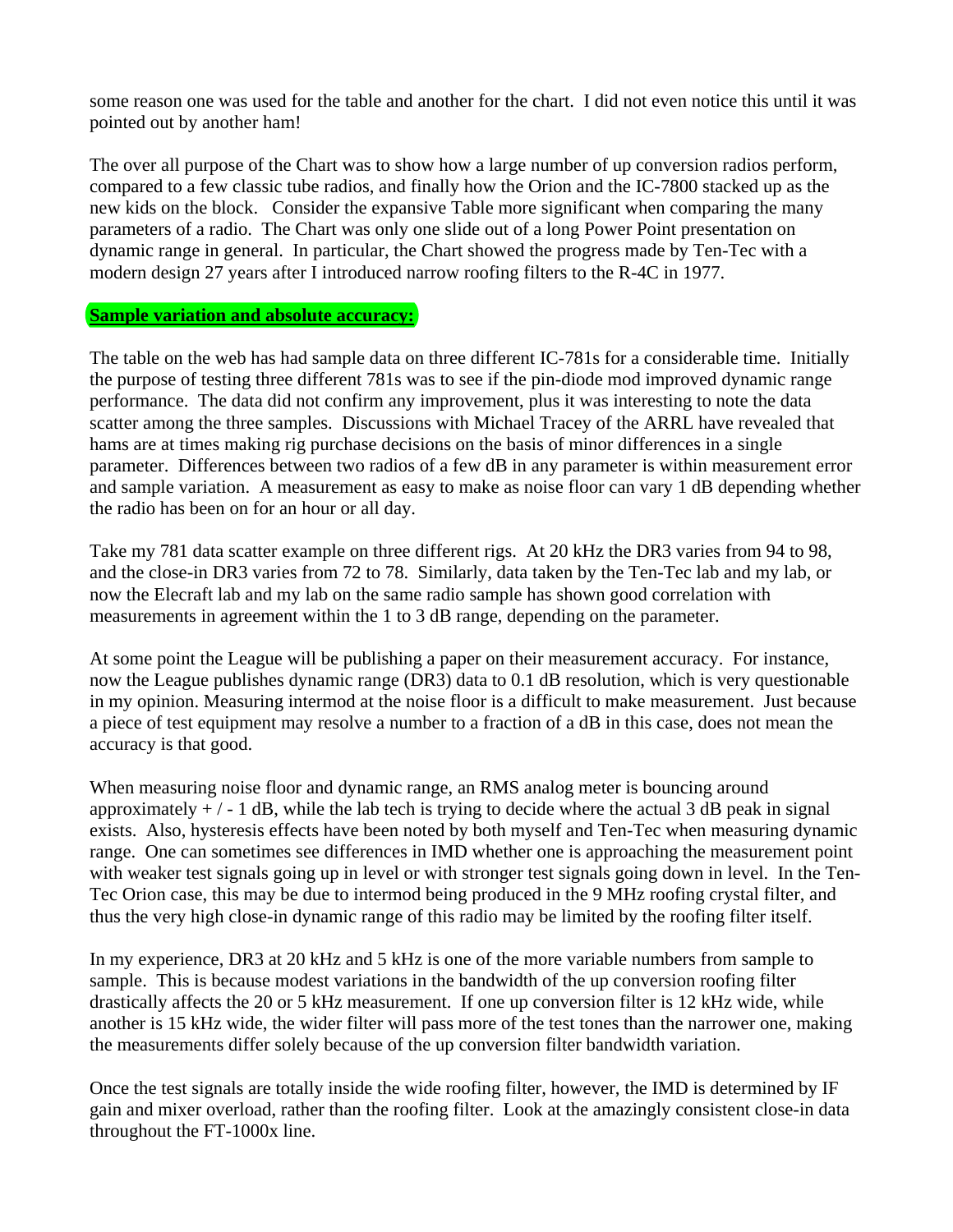## **Blocking:**

Blocking is not a subject I get very excited about. The numbers are drastically higher than the dynamic range values, and thus rarely does blocking become the limit in performance with real on-theair operation. Additionally, due to the change to fully synthesized radios over the past 20 years, phase noise if often more of a limit than desense blocking. Decades ago I used an S5 signal as the weak signal reference when doing a blocking test, as specified by the League at the time. I leave the AGC on for all my measurements, since this is generally how hams operate radios. As time went by, I noticed that when performing a blocking test, the S meter would often go down as the radio started to block, thus covering up the onset of blocking. Thus at some point I reduced the level of the reference signal to one that was just barely moving the S meter, thus taking the AGC out of the equation.

When trying to resolve measurement differences with Elecraft, I found that I got different numbers whether or not the AGC was off or on. IF the AGC was on, the S meter actually went up as I approached the blocking point, something I had never seen before. The League and Elecraft now turn the AGC off to make blocking measurements. With the AGC off on the K2, the blocking value was 11 dB higher on that specific radio.

## **The League vs. Sherwood Engineering:**

There are some areas where the League and I disagree on how one should make measurements. Neither is right or wrong, I suppose, but here are my thoughts on the areas of disagreement.

Most any radio allows the operator to turn off the AGC. In the height of battle during a contest, I doubt many operators choose to run a radio with the AGC off, and be forced to fiddle with the RF gain all the time. So I think all measurements should be done with the AGC on. In the case of the K2, the blocking number is better with the AGC off, but is this meaningful?

Third-order intercept (IP3) is a number that gets a lot of press, especially in the last few years in advertisements for modern transceivers. It is a theoretical number that one cannot measure directly. You calculate the number after measuring two other parameters. Icom has made a lot out of the fact that the wide-spaced IP3 of the IC-7800 is in excess of +40 dBm. They don't say anything about the fact that the close-in performance of the radio is phase noise limited or IMD limited around 80 dB. The number calculated for IP3 can vary significantly depending on how one makes the measurements.

The League defined dynamic range in the 1970s by measuring the noise floor of the radio, and then noting when the third-order intermod product equaled the noise floor. Back then this was only measured at 20 kHz spacing, pre the problems associated with up conversion radios. For some reason, the League measures IP3 with the IMD product placed at S5, a significantly stronger signal than the noise floor. Their argument is, in the real world, the atmospheric noise coming in on the antenna is stronger than the noise floor of the radio, thus one should measure IP3 at S5. Well the same thing could be said about measuring the dynamic range of a radio. Maybe we should measure the intermod product at S5 instead of the noise floor. S5, however, varies widely from one model to another, and seems like a "fuzzy" standard. If something other than the noise floor is to be used, an absolute value like 1 uV or 5 uVs would seem preferable. The problem is the numbers are higher when we measure at S5 compared to the noise floor. In the case of IP3, the number I calculate for the IC-7800 is only +30 dBm when referencing the IMD to the noise floor, but using the S5 method, it is in excess of +40 dBm. What we appear to have here is number inflation!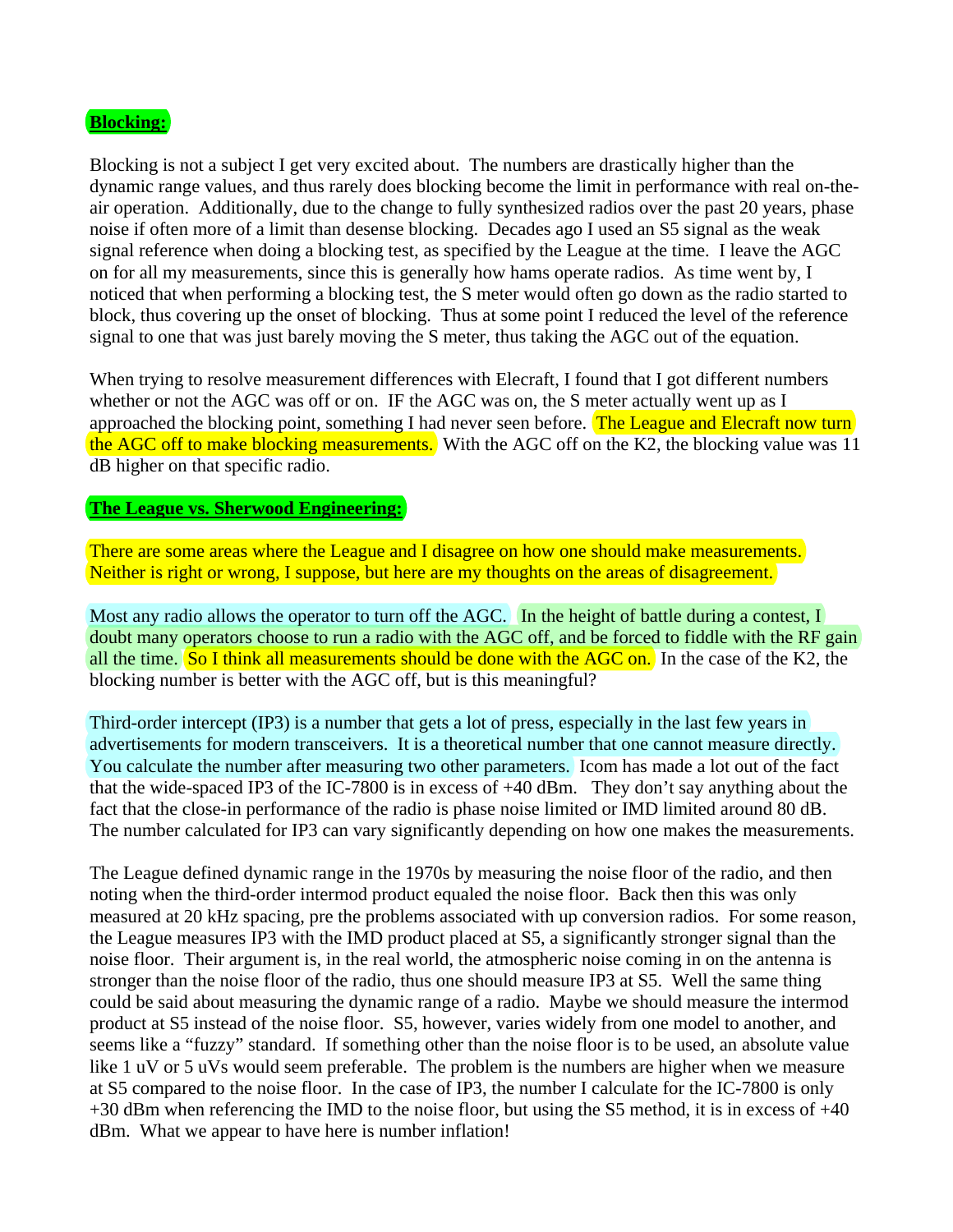## **Phase noise:**

Noise in local oscillators did not use to be much of an issue. PTOs and VFOs were relatively clean, and crystal oscillators for band selection were very clean. I don't believe the League even measured noise when the concepts of noise floor and dynamic range were introduced in the 1970s.

When radios became synthesized, all this changed. The first radio I ever tested that was not phase noise limited at 20 kHz was the JRC NRD-515. Earlier synthesized sets were pretty horrible. Most synthesized radio / transceivers had a common pattern of the phase noise improving as one gets further and further off frequency. Thus close-in phase noise is usually much worse than wide-spaced. Likewise, most up conversion radios have a much worse close-in dynamic range than wide spaced, usually 20 to 30 dB worse.

The most complete information on phase noise would be a graph vs. frequency from 1 kHz to 100 kHz. That is hard to put in a table, plus it is very time consuming to produce. Most of my table data is listed at 10 kHz. Some of the classic tube radios had data closer in since it is hard to even measure the noise in a non-synthesized set.

The anomaly in the phase noise world presently is the Orion. It has very good close-in phase noise, but it degrades significantly at 50 to 60 kHz. Because the Orion divides down an LO produced in the VHF region, its phase noise varies from band to band, depending on the divide by N number. In the theoretical world, each time one divides by 2, the phase noise should improve by 6 dB. In the real world the improvement is not that much, as noticed by some fine HP signal generators that use this principal. In the case of the Orion, the radio is best on 160 and 80 meters (which have a common divide by N), and it degrades by approximately 3 dB on each successive higher octave band. Thus 40 meters is 3 dB worse, 20 m. is 6 dB worse, and 10 m. is 9 dB worse than 80 or 160.

A funny thing happened when the League tested the Orion over a year ago. They said the rig had the quietest synthesizer ever tested. In the same report, however, they noted in a table that the dynamic range at 50 kHz spacing was phase noise limited. So in reality, the Orion did not have the quietest synthesizer ever tested, it was just different. It's maximum noise occurred at wide spacing, not closein spacing.

Also interestingly enough, the dynamic range of the Orion was listed as better with the preamp on than with the preamp off by about 2 dB. Of course this is impossible, and showed some kind of measurement error that slipped through the cracks.

## **Phase noise vs. IMD limited data:**

Presently both the League and Sherwood lists DR3 dynamic range data as either IMD limited or phasenoise limited. Noise from the synthesizer may raise its ugly head before the IMD pops out of the noise floor. Both Michael Tracy (of the League) and I feel that all things being equal, we would rather have a radio IMD limited than phase noise limited. All it takes is one strong signal nearby to cause phasenoise reciprocal mixing to degrade reception. In the IMD case, it takes at least two signals to cause extraneous intermod products. Presently the League has a steering group trying to resolve and improve measurement issues. (I am a member of this group.) Possibly the League will develop a way to better distinguish between phase-noise limited and IMD limited radios.